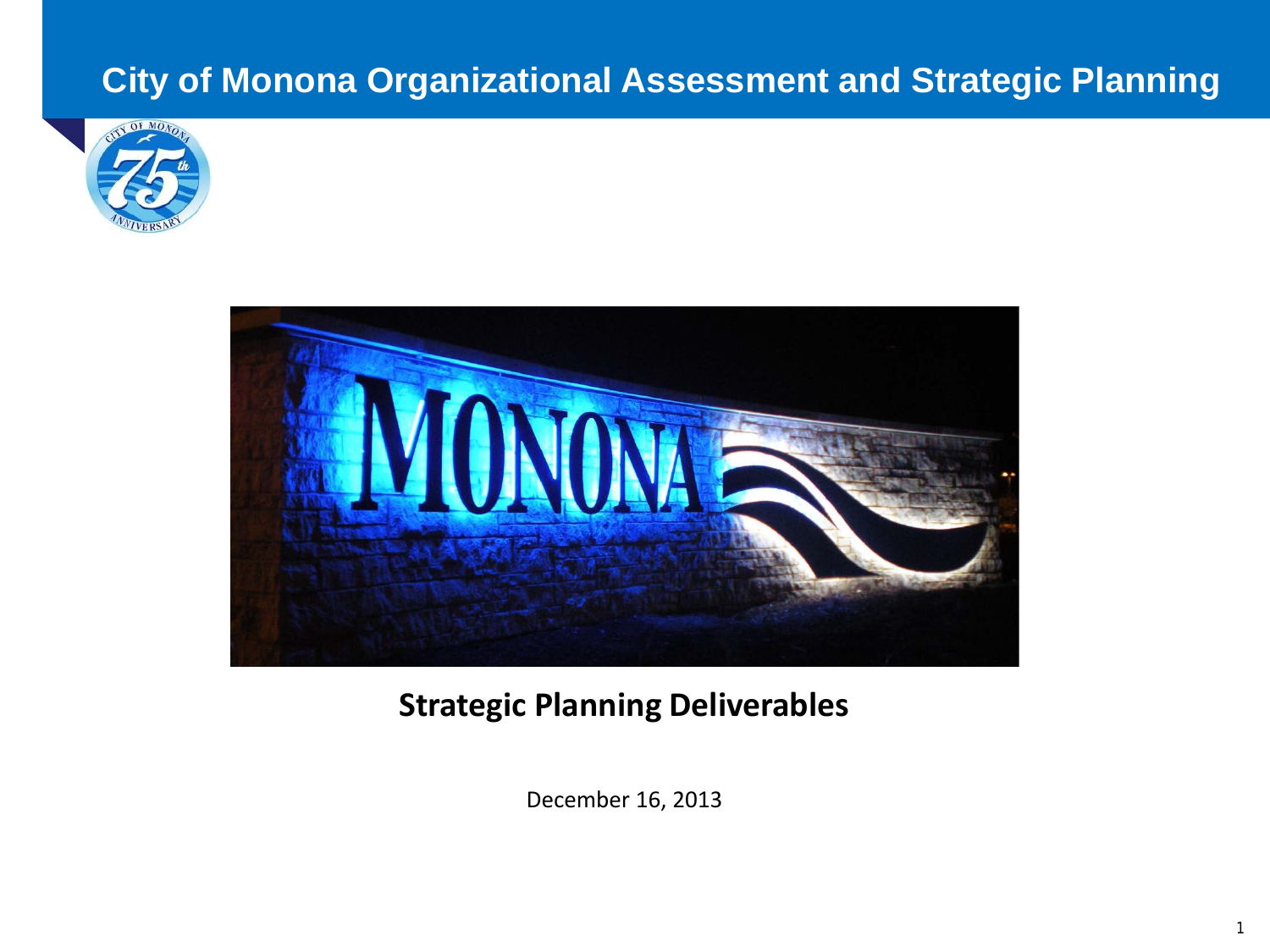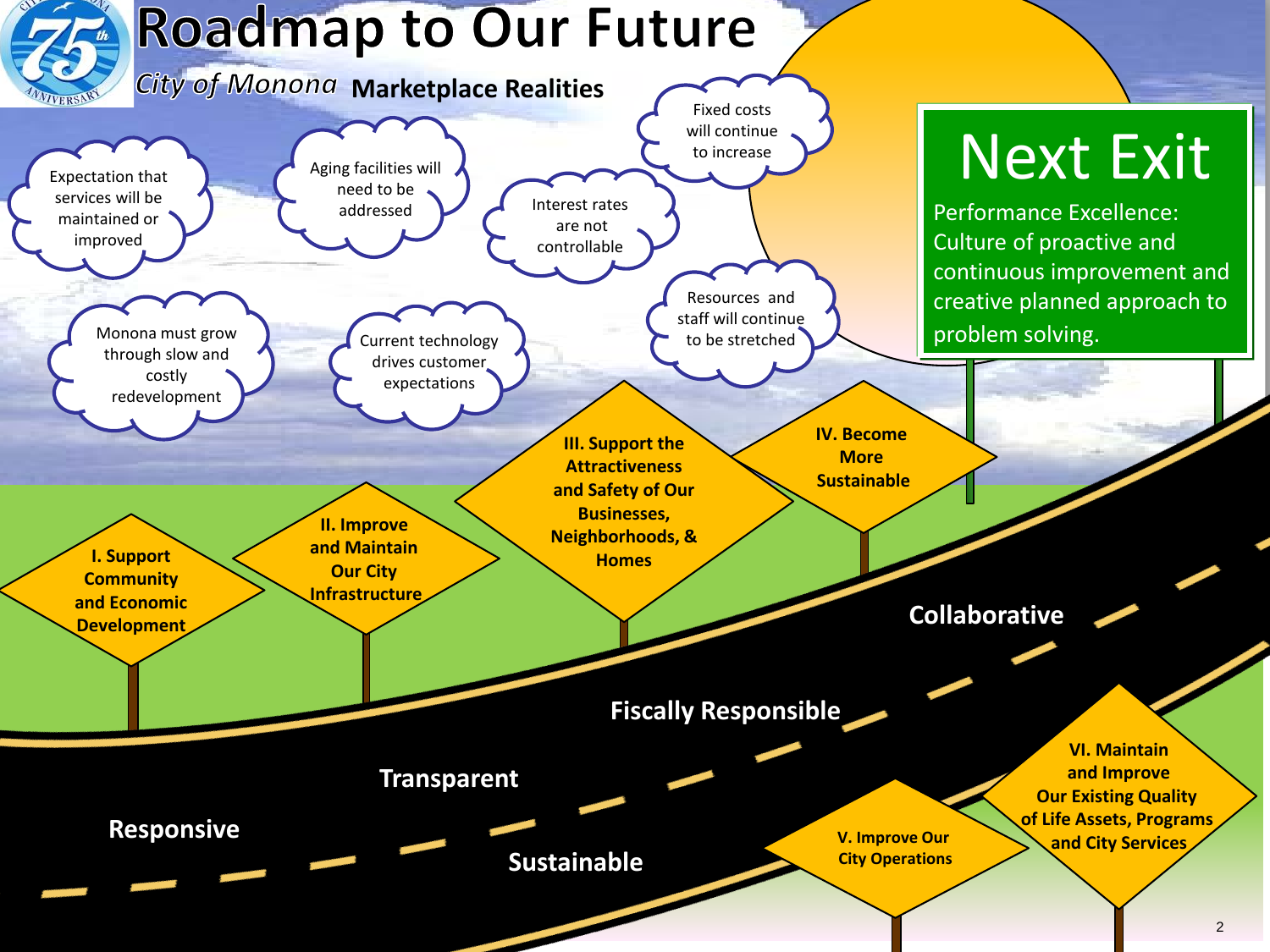# **Guiding Principles**

# *We will be…..*

| <b>Responsive</b>           | We will respond to residents' requests in a timely, informative, respectful, and<br>thorough manner. |  |
|-----------------------------|------------------------------------------------------------------------------------------------------|--|
| <b>Transparent</b>          | We will be honest and transparent in providing information on our actions and<br>decisions.          |  |
| <b>Fiscally Responsible</b> | We will act in a fiscally responsible manner on behalf of our residents.                             |  |
| <b>Collaborate</b>          | We will work together.                                                                               |  |
| <b>Sustainable</b>          | We will strive to be sustainable in everything we do.                                                |  |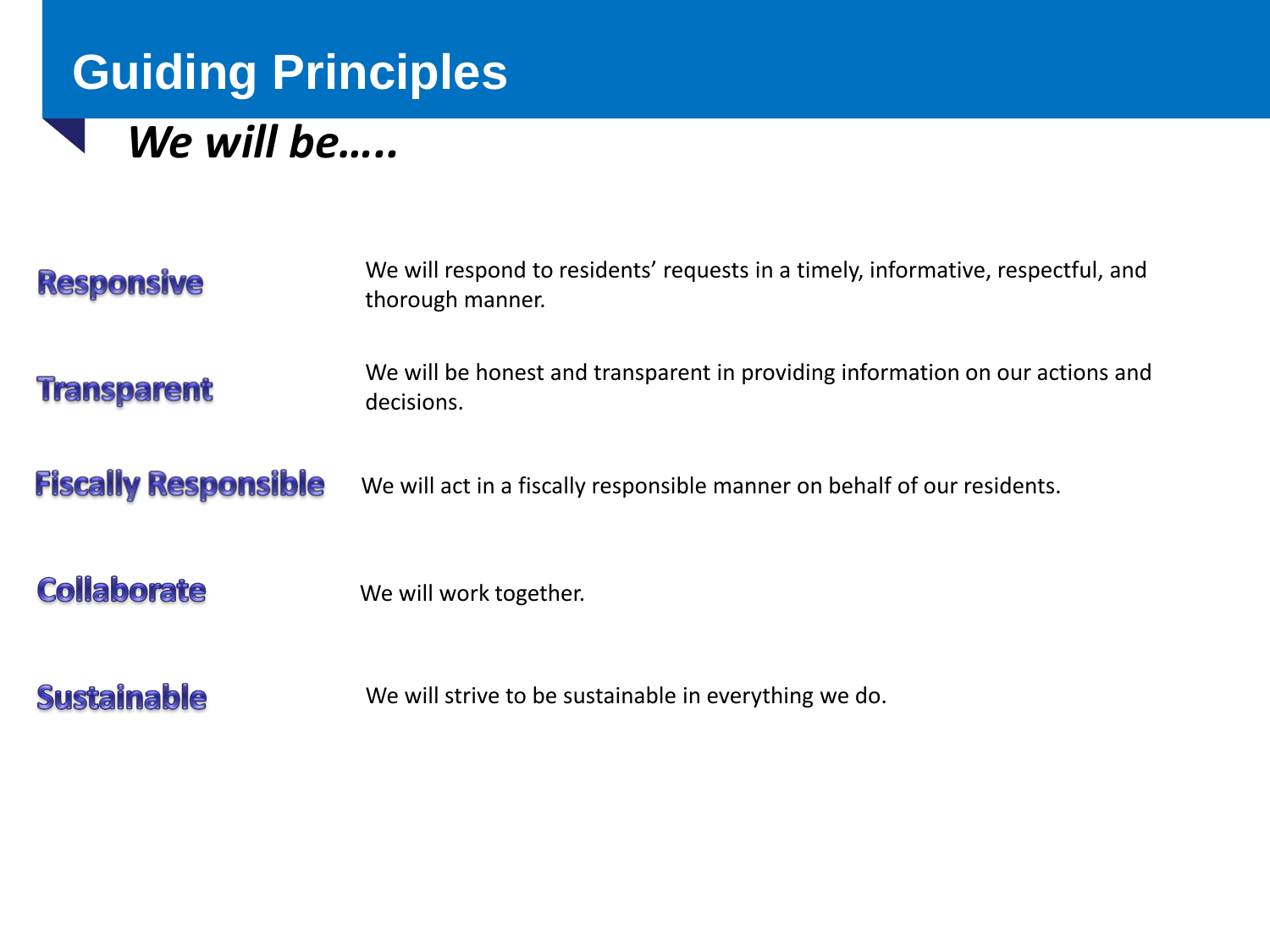Dec., 2013

# **CITY OF MONONA 2014-16 STRATEGIC PLAN**

#### **Mission**

To provide a safe, sustainable, wellplanned, and fiscally responsible city where a sense of community builds a high quality of life.

**EXTERNAL PRIORITY GOALS** 

EXTERNAL PRIORITY

**SUSTAINBILITY IN EVERYTHING WE DO**

 $\leq$ 

SUSTAINBILITY

EVERYTHING

**DO** WE I

**INTERNAL PRIORITY GOALS**

INTERNAL PRIORITY

GOALS

**–** *MONONA 2.0*

MONONA

 $\mathbf{I}$ 

GOALS

2.0

#### **Vision**

A welcoming, vibrant community where people want to be

#### **Guiding Principles –** *We Will…*

- **1. Responsive -** We will respond to residents' requests in a timely, informative and thorough manner
- **2. Transparent -** We will be honest and transparent in providing information on our actions and decisions
- **3. Fiscally Responsible -** We will act in a fiscally responsible manner on behalf of our residents
- **4. Collaborative –** We will work together
- **5. Sustainable -** We will strive to be sustainable in everything we do

#### **Target / Lead Stakeholders**

- **Potential Owners**  Business and Homeowners
- Developers
- Retirees / Seniors
- Frontline Employees
- City Leadership

#### **I. SUPPORT COMMUNITY AND ECONOMIC DEVELOPMENT**

- I.A Focus on Targeted Developments
- I.B Update Development Plans
- I.C Identify / Develop Partnerships and Funding Sources
- I.D Improve the Marketing / Communications of Economic Development
- I.E Make It Easier For Potential Businesses / Developers

### **II. IMPROVE AND MAINTAIN OUR CITY INFRASTRUCTURE**

- II.A Improve Our Street Maintenance and Repair
- II.B Improve the Safety of Our Streets , Bike and Pedestrian Infrastructure
- II.C Improve and Upgrade Our City Buildings
- II.D Improve Our Transit Effectiveness

### **III. SUPPORT THE ATTRACTIVENESS AND SAFETY OF OUR BUSINESSES, NEIGHBORHOODS & HOMES**

- III.A Improve and Upgrade Building Facades and Home Appearance
- III.B Strengthen Code Enforcement
- III.C Become More Welcoming to Newcomers
- III.D Maintain and Improve Public Safety

### **IV. BECOME MORE SUSTAINABLE**

- IV.A Incorporate Sustainability in Everything We Do
- IV.B Improve Our Energy Efficiency
- IV.C Reduce City Energy Consumption and Waste
- IV.D Identify / Develop Partnerships and Funding Sources
- IV.E Improve Our Storm Water Management and Execute Our Clear Water Initiatives
- IV.F Partner with Community Organizations to Encourage residents Waste Reduction

#### **V. IMPROVE OUR CITY OPERATIONS**

- V.A Standardize Processes and Improve On-line Access to Them
- V.B More Effective Planning
- V.C Clearly Define Goals and Objectives
- V.D Develop a Culture of Continuous Improvement
- V.E Develop Our Reporting and Metrics
- V.F Improve Our Use of Technology
- V.G Improve Our Communications and Response to Our Residents
- V.H Increase Public Awareness of City Services and Value

### **VI. MAINTAIN AND IMPROVE OUR EXISTING QUALITY OF LIFE ASSETS, PROGRAMS &CITY SERVICES**

- VI.A Fire Protection VI.E Public Works Services
- VI.B Library VI.F Recreation
- VI.C Parks VI.G. Senior Center
- VI.D Police Protection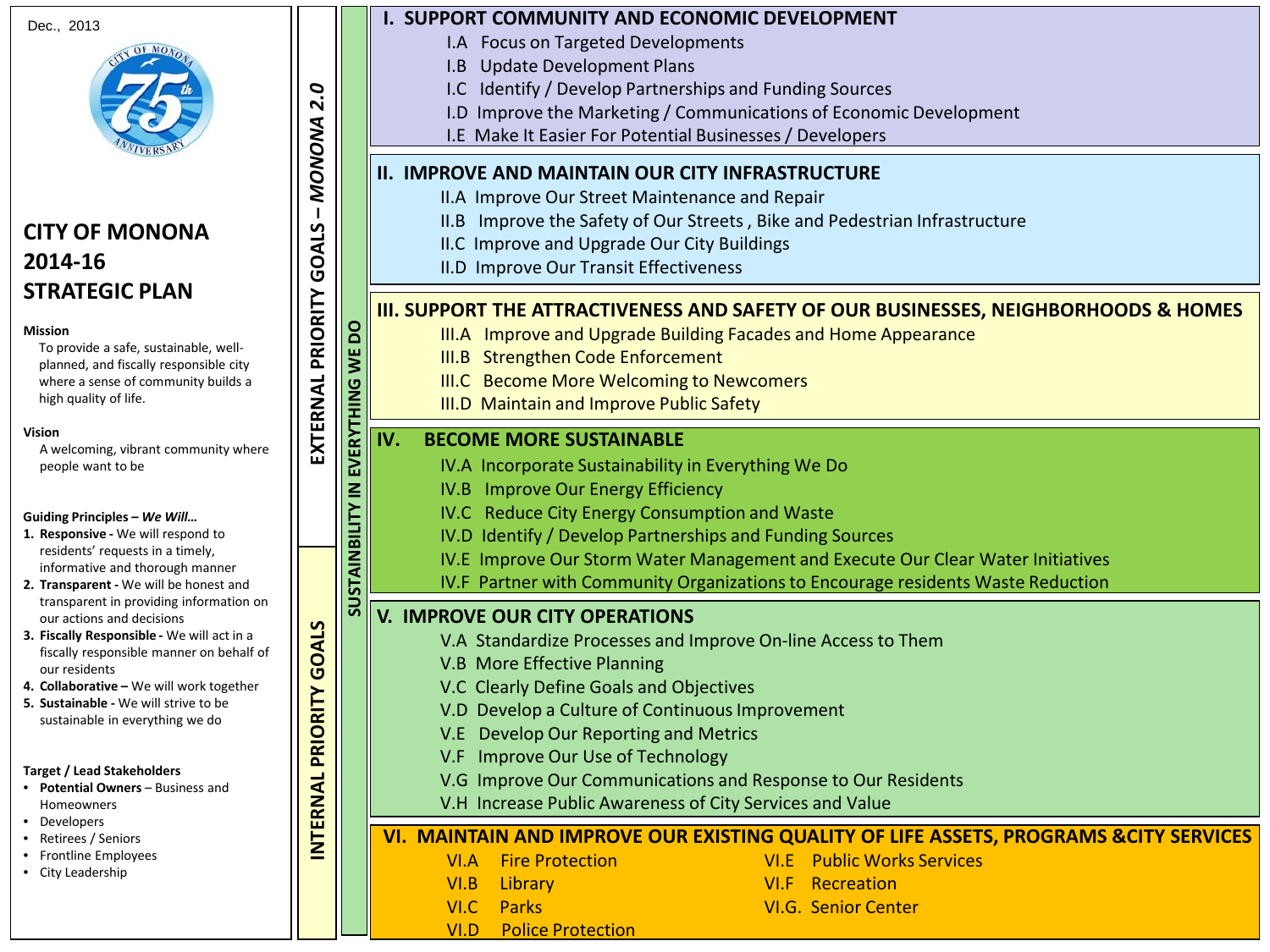|                                                                                                                                                                                                                                                                                                                                                                                                                          | <b>EXTERNAL Strategic Goals</b>                                                                                                                                                                                                                                                                                                                                                                  | Objectives - WHAT                                                                                                                                                            | Strategies / Tactics - HOW                                                                                                                                                                                                                                                                                                                                                                                                                                                                                                                        |
|--------------------------------------------------------------------------------------------------------------------------------------------------------------------------------------------------------------------------------------------------------------------------------------------------------------------------------------------------------------------------------------------------------------------------|--------------------------------------------------------------------------------------------------------------------------------------------------------------------------------------------------------------------------------------------------------------------------------------------------------------------------------------------------------------------------------------------------|------------------------------------------------------------------------------------------------------------------------------------------------------------------------------|---------------------------------------------------------------------------------------------------------------------------------------------------------------------------------------------------------------------------------------------------------------------------------------------------------------------------------------------------------------------------------------------------------------------------------------------------------------------------------------------------------------------------------------------------|
| Dec., 2013                                                                                                                                                                                                                                                                                                                                                                                                               |                                                                                                                                                                                                                                                                                                                                                                                                  | I.A Focus on Targeted<br><b>Developments</b><br><b>Attract Restaurants and Retail</b><br><b>Attract "Quality Job" Employers</b><br><b>Staff Owner: Community Development</b> | $\Box$ Focus business attraction efforts on South Towne industrial park<br>(i.e., BD Diagnosis, market accessibility, CNG availability) pre -<br><b>June 2014</b><br>$\Box$ Facilitate public access and commercial waterfront development<br>5 year; start in 2014<br>□ North Monona Drive near High School ongoing<br>$\Box$ Consider overlay districts in commercial corridors (business park,<br>beltline, bridge/Broadway) 5 year                                                                                                            |
| <b>CITY OF MONONA</b><br>2014-16<br><b>STRATEGIC PLAN</b><br><b>Mission</b>                                                                                                                                                                                                                                                                                                                                              | <b>SUPPORT</b><br>Ι.<br><b>COMMUNITY</b><br><b>AND</b><br><b>ECONOMIC</b><br><b>DEVELOPMENT</b><br><b>Example of Potential Measures:</b><br>$\Box$ Increase in Taxable Value<br>$\Box$ Number of Qualified<br>Contacts<br>$\Box$ Number of Successful<br>Contacts<br>$\Box$ Satisfaction with Service<br>□<br>Job Loss / Closings<br><b>Local Employment Rate</b><br>□<br>Development Cycle Time | <b>I.B</b> Update Development Plans<br>Staff Owner(s): Community<br>Development                                                                                              | □ Update Comprehensive Plan start Dec. 2013 to 2014Q4<br>$\checkmark$ Include survey for commercial wants/needs for residents<br>and developers spring 2014<br>$\Box$ Update Economic Development Plan after Comprehensive Plan<br>2015<br>$\Box$ Update Broadway Corridor Plan 5 year<br>$\square$ Develop maintenance plan for Monona Dr. 2014                                                                                                                                                                                                  |
| To provide a safe, sustainable, well-<br>planned, and fiscally responsible city<br>where a sense of community builds a<br>high quality of life.<br>Vision<br>A welcoming, vibrant community where<br>people want to be<br>Guiding Principles - We Will<br>1. Responsive - We will respond to                                                                                                                             |                                                                                                                                                                                                                                                                                                                                                                                                  | I.C Identify / Develop Partnerships<br>and Funding Sources<br>Staff Owner(s): Community<br>Development                                                                       | $\Box$ Identify Federal, State, Regional, County, and Local Public and<br>Private Funding Options for business and residential<br>improvements ongoing<br>$\square$ Investigate/improve intergovernmental cooperation with<br>Madison (e.g. Monona Dr. /Bridge Rd. redevelopment area/TID)<br>ongoing<br>$\Box$ Fund RENEW Monona ongoing (*2018 key year)<br>Gauge support for Monona Dr. maintenance BID 2014<br>$\Box$ Develop financial assistance (TIF) package / kit for potential<br>businesses and homeowners and include on website 2014 |
| residents' requests in a timely,<br>informative and thorough manner<br>2. Transparent - We will be honest and<br>transparent in providing information on<br>our actions and decisions<br>3. Fiscally Responsible - We will act in a<br>fiscally responsible manner on behalf of<br>our residents<br>4. Collaborative - We will work together<br>5. Sustainable - We will strive to be<br>sustainable in everything we do |                                                                                                                                                                                                                                                                                                                                                                                                  | I.D Improve the Marketing /<br><b>Communications of Economic</b><br><b>Development</b><br>Staff Owner(s): Community<br>Development                                           | $\Box$ Develop communications / marketing plan for report CDA 2014<br>$\Box$ Create and provide market report for potential<br>business/developers and to expand/support existing business<br>2015-2016<br>$\Box$ Partner with mad rep, WEDC, WEOA, for marketing initiatives<br>$\Box$ Post data and info on new economic development webpage<br>including education/public relations content (e.g. TIF 101) 2015 -<br>2016<br>$\Box$ Broaden marketing and development potential to other markets                                               |
| <b>Target / Lead Stakeholders</b><br><b>Potential Owners - Business and</b><br>Homeowners<br>Developers<br>Retirees / Seniors<br>• Frontline Employees<br>• City Leadership                                                                                                                                                                                                                                              |                                                                                                                                                                                                                                                                                                                                                                                                  | <b>I.E</b> Make It Easier For Potential<br><b>Businesses / Developers</b><br><b>Staff Owner: Community Development</b>                                                       | $\Box$ Streamline/standardize process for development review -<br>2014Q1<br>$\Box$ Streamline Permitting process<br>$\Box$ Improve Building Inspection process to min. time                                                                                                                                                                                                                                                                                                                                                                       |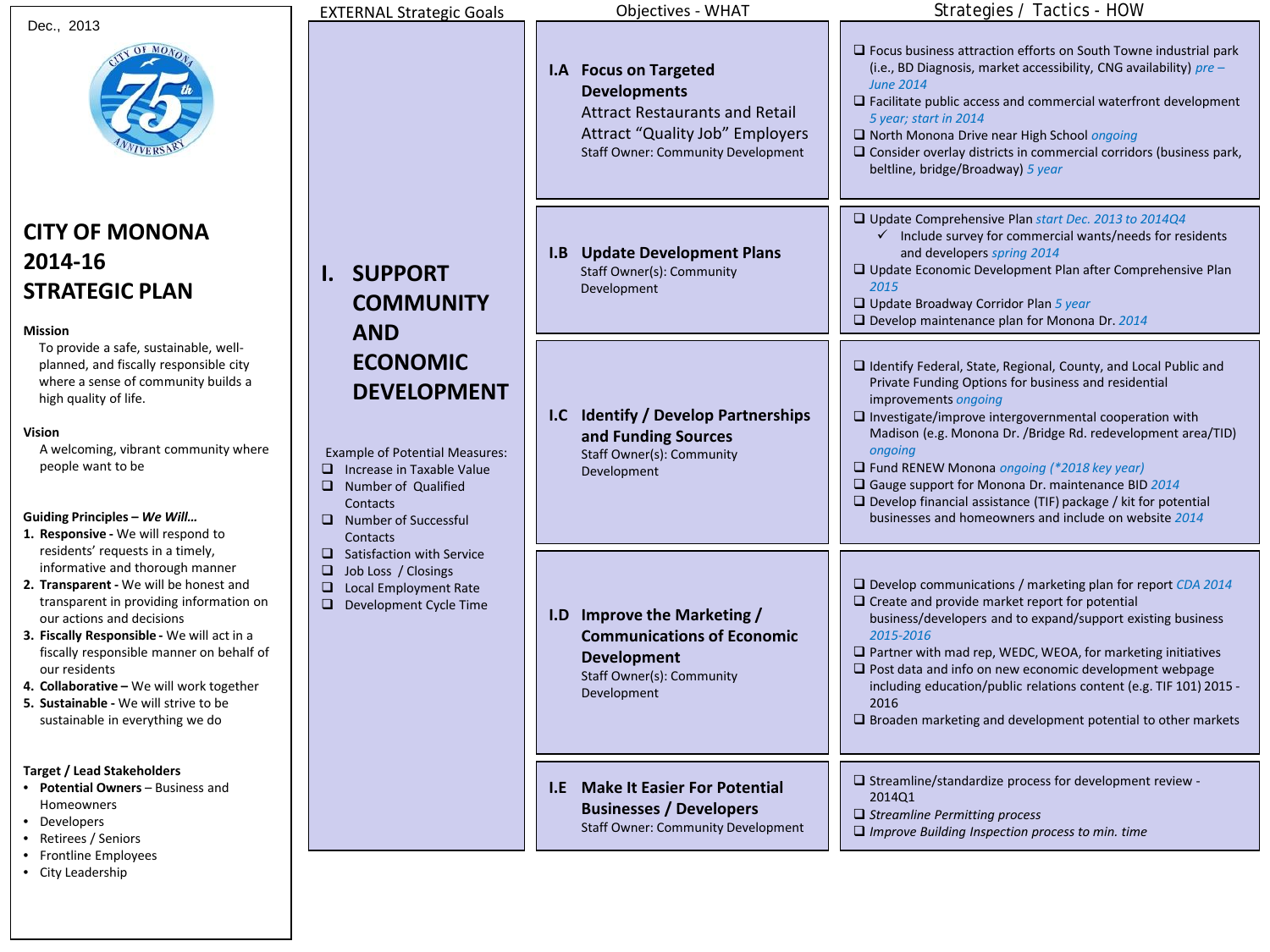|                                                                                                                                                                                                                                                                      | <b>EXTERNAL Strategic Goals</b>                                                                                                                                                                                                                                                                                  | Objectives - WHAT                                                                                                                                                                                     | Strategies / Tactics - HOW                                                                                                                                                                                                                                                                                                                                                                              |
|----------------------------------------------------------------------------------------------------------------------------------------------------------------------------------------------------------------------------------------------------------------------|------------------------------------------------------------------------------------------------------------------------------------------------------------------------------------------------------------------------------------------------------------------------------------------------------------------|-------------------------------------------------------------------------------------------------------------------------------------------------------------------------------------------------------|---------------------------------------------------------------------------------------------------------------------------------------------------------------------------------------------------------------------------------------------------------------------------------------------------------------------------------------------------------------------------------------------------------|
| Dec., 2013                                                                                                                                                                                                                                                           | <b>II. IMPROVE AND</b>                                                                                                                                                                                                                                                                                           | <b>II.A Improve Our Street</b><br><b>Maintenance / Repair</b><br>Staff Owner(s): Public Works                                                                                                         | $\Box$ Street Repair Gap - investigate gap to learn what the true issue is<br>$\Box$ Develop more aggressive street maintenance / repair plan based<br>on approved budget ongoing                                                                                                                                                                                                                       |
| <b>CITY OF MONONA</b>                                                                                                                                                                                                                                                | <b>MAINTAIN</b><br><b>OUR</b><br><b>INFRASTRUCTURE</b><br><b>Potential Measures:</b><br>General<br>□                                                                                                                                                                                                             | II.B Improve the Safety of Our<br><b>Streets, Bike, and Pedestrian</b><br>Infrastructure<br>Q1 2014<br>Staff Owner(s): Public Safety (Lead Staff)<br>Public Works, Community Development              | $\Box$ Create advisory committee (pedestrian / bike safety program<br>and safe routes ) 2014-15<br>$\Box$ Gather data to Identify the problem areas 2014-15<br>Gather speed of travel data on heavily used streets<br>✓<br>Identify higher traffic walkways to schools & parks<br>✓<br>$\checkmark$ Accident areas<br>$\Box$ Create options, solutions & funding for a pedestrian & bike safety<br>2016 |
| 2014-16<br><b>STRATEGIC PLAN</b><br>Mission<br>To provide a safe, sustainable, well-<br>planned, and fiscally responsible city<br>where a sense of community builds a                                                                                                | \$ Spent by Type of Project<br>$\Box$ Project On-Time and within<br><b>Budget Index</b><br><b>Infrastructure</b><br>$\Box$ Sewer and Water Replace-<br>ment Status (Pending,<br>Closed, Completed)<br>u<br><b>Street PASER Rating</b><br><b>Transit</b><br>$\Box$ Cost per Rider<br>$\Box$<br>Benefits per Rider | II.C Improve and Upgrade Our City<br><b>Facilities</b><br>Staff Owner: Public Works; Facilities<br>Committee; additional ad-hoc study<br>review committee                                             | $\Box$ Develop Long-Range Facilities Plan 2015<br>Review Bray study to assess needs (2014Q1)<br>✓<br>✓<br>Review options<br>Prioritize needs<br>✓<br>Determine funding options and sources<br>Develop recommendations and long-range timeline<br>Develop a plan for more efficient use of office space                                                                                                  |
| high quality of life.<br>Vision<br>A welcoming, vibrant community where<br>people want to be                                                                                                                                                                         |                                                                                                                                                                                                                                                                                                                  | <b>II.D Improve Our Transit</b><br><b>Effectiveness</b><br>Staff Owner(s): Finance Director and<br><b>Mass Transit Commission</b>                                                                     | $\Box$ Discuss viability of collaboration with existing transit. (Madison<br>Metro and EMMCA). ongoing<br>$\Box$ Decrease cost per user. ongoing<br>$\Box$ Promote increased ridership. 2014<br>$\Box$ Review current transit plan and identify transit needs for public<br>and seniors 2014                                                                                                            |
| Guiding Principles - We Will<br>1. Responsive - We will respond to<br>residents' requests in a timely,<br>informative and thorough manner<br>2. Transparent - We will be honest and                                                                                  | <b>III. SUPPORT THE</b><br><b>ATTRACTIVENESS</b>                                                                                                                                                                                                                                                                 | <b>III.A Improve and Upgrade Building</b><br><b>Facades (External Appearance</b><br>of Businesses and Homes)<br><b>Staff Owner: Community Development</b>                                             | □ Continue to fund Renew Monona program ongoing<br>$\Box$ Investigate options on funding and expanding of program to<br>improve housing quality ongoing                                                                                                                                                                                                                                                 |
| transparent in providing information on<br>our actions and decisions<br>3. Fiscally Responsible - We will act in a<br>fiscally responsible manner on behalf of<br>our residents<br>4. Collaborative - We will work together<br>5. Sustainable - We will strive to be | <b>AND SAFETY OF</b><br><b>OUR BUSINESSES,</b><br><b>NEIGHBORHOODS</b><br><b>&amp; HOMES</b>                                                                                                                                                                                                                     | <b>III.B Strengthen Code Enforcement</b><br><b>Zoning</b><br><b>Maintenance / Condition</b><br><b>Nuisance Properties</b><br><b>Staff Owner(s): Building Inspection</b>                               | $\Box$ Respond promptly to resident questions and concerns, and<br>follow-up with resident once action has been taken ongoing<br>$\Box$ Strengthen regulations in property maintenance and nuisance<br>codes Q1-2014<br>$\Box$ Improve code enforcement with increased staffing Q1-2014<br>$\Box$ Provide online property owner/permits records 2014-15                                                 |
| sustainable in everything we do<br><b>Target / Lead Stakeholders</b><br>• Potential Owners - Business and<br>Homeowners<br>• Developers                                                                                                                              | <b>Potential Measures:</b><br>$\Box$ Façade Improvement Program<br>grants completed<br>$\Box$ City \$ invested vs. private<br>investment for improvements<br>Renew Monona projects<br>completed                                                                                                                  | <b>III.C Become More Welcoming to</b><br><b>Newcomers</b><br>Staff Owner(s): Administration Staff                                                                                                     | D Develop Welcome Wagon packet 2014<br>$\Box$ Meet-and-greet for new residents at existing community events<br>2014<br>$\Box$ Ensure that information regarding city services is easy to find on<br>the new website and promote it to new residents Q1-2014<br>$\Box$ Utilize social networks for new residents Q1-2014                                                                                 |
| Retirees / Seniors<br>$\Box$ Number of building permits<br>Frontline Employees<br>issued<br>• City Leadership<br>$\Box$ Number of code violations                                                                                                                    | <b>III.D Maintain and Improve Public</b><br><b>Safety</b><br>Staff Owner(s): Police, Fire, Building<br><b>Inspection, Public Safety Commission</b>                                                                                                                                                               | $\Box$ Regular inspections of multi-family and commercial buildings<br>ongoing<br>$\Box$ Increase use of technology, including website and social media<br>applications, to inform the public ongoing |                                                                                                                                                                                                                                                                                                                                                                                                         |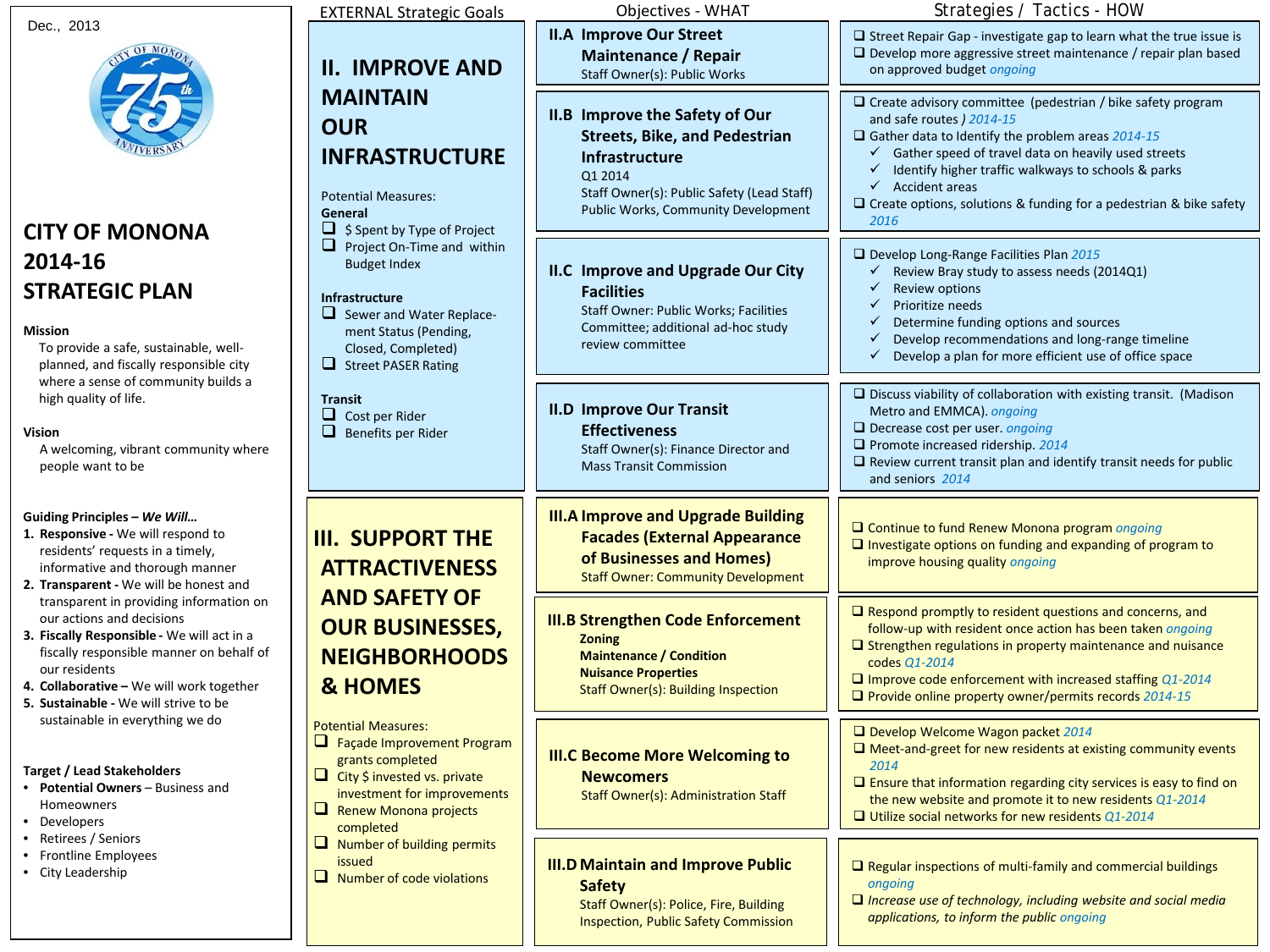|                                                                                                                                                                                                                                                                                                                                                                                                                                                                                                                                           | INT. & EXT. Strategic Goals                                                                                                                                                                    | Objectives - WHAT                                                                                                                                                                               | Strategies / Tactics - HOW                                                                                                                                                                                                                                                                                                                                                                                                                                 |
|-------------------------------------------------------------------------------------------------------------------------------------------------------------------------------------------------------------------------------------------------------------------------------------------------------------------------------------------------------------------------------------------------------------------------------------------------------------------------------------------------------------------------------------------|------------------------------------------------------------------------------------------------------------------------------------------------------------------------------------------------|-------------------------------------------------------------------------------------------------------------------------------------------------------------------------------------------------|------------------------------------------------------------------------------------------------------------------------------------------------------------------------------------------------------------------------------------------------------------------------------------------------------------------------------------------------------------------------------------------------------------------------------------------------------------|
| Dec., 2013                                                                                                                                                                                                                                                                                                                                                                                                                                                                                                                                |                                                                                                                                                                                                | <b>IV.A Develop Policies and Strategies</b><br>to Incorporate Sustainability in<br><b>Everything We Do</b><br><b>Staff Owner: Sustainability Committee</b>                                      | $\Box$ Develop and finalize comprehensive sustainability plan Q1-<br>2014<br>$\Box$ Train staff and community on sustainability and efficiency<br>ongoing                                                                                                                                                                                                                                                                                                  |
| <b>CITY OF MONONA</b><br>2014-16<br><b>STRATEGIC PLAN</b><br><b>Mission</b>                                                                                                                                                                                                                                                                                                                                                                                                                                                               | <b>IV. BECOME</b><br><b>MORE</b><br><b>SUSTAINABLE</b><br>Achieve 25 x 25 renewable<br>energy goal.<br><b>Potential Measures:</b><br><b>Energy Consumption</b><br>$\Box$ Fuel purchase history | <b>IV.B Utilize Technology to Minimize</b><br><b>Paper Usage</b><br>Staff Owner(s): All Staff                                                                                                   | $\Box$ Staff training on technology that will reduce paper and energy.<br>ongoing<br>$\Box$ Eliminate duplication of efforts (e.g. preparing both electronic<br>and hard copy documents) 2015<br>$\Box$ Investigate electronic billing system for bills 3-5 year<br>$\square$ Investigate printers that make more efficient use of toner (e.g. a<br>good "draft" print function). 2014                                                                     |
| To provide a safe, sustainable, well-<br>planned, and fiscally responsible city<br>where a sense of community builds a<br>high quality of life.<br><b>Vision</b><br>A welcoming, vibrant community where                                                                                                                                                                                                                                                                                                                                  |                                                                                                                                                                                                | <b>IV.C Reduce City Government</b><br><b>Energy Consumption</b><br><b>Staff Owner(s): Public Works</b>                                                                                          | $\Box$ Find ways to reduce energy and fuel usage <i>ongoing</i><br>$\Box$ Reduce drive time to and from job site due to lack of<br>preparation; limit staff trips 2014<br>$\Box$ LED lighting for building interiors and exteriors 3-5 years                                                                                                                                                                                                               |
| people want to be<br>Guiding Principles - We Will<br>ப<br>1. Responsive - We will respond to<br>capacity<br>residents' requests in a timely,<br>informative and thorough manner<br>□<br>2. Transparent - We will be honest and<br>transparent in providing information on<br>our actions and decisions<br>3. Fiscally Responsible - We will act in a<br>fiscally responsible manner on behalf of<br>our residents<br>4. Collaborative - We will work together<br>5. Sustainable - We will strive to be<br>sustainable in everything we do | <b>Water Management</b><br>$\Box$ Water incidences (KPI)<br>Volume of storm water<br>$\Box$ Annual VMT<br>\$ of grants secured                                                                 | <b>IV.D Identify / Develop Partnerships</b><br>and Funding Sources<br>Staff Owner(s): Sustainability Committee                                                                                  | $\Box$ Create plan to fund/incentivize energy and water efficiency 3-5<br>years<br>$\Box$ Investigate sustainability related grants ongoing<br>$\square$ Investigate state funding for sustainability initiatives ongoing<br>□ Continuing financing Sustainability Committee educational<br>efforts ongoing                                                                                                                                                |
|                                                                                                                                                                                                                                                                                                                                                                                                                                                                                                                                           |                                                                                                                                                                                                | <b>IV.E Improve Our Storm Water</b><br><b>Management and Execute Our</b><br><b>Clear Water Initiatives</b><br>Staff Owner(s): Public Works; Plan<br><b>Commission; Sustainability Committee</b> | $\square$ Storm water treatment (e.g. improving sediment and phosphorus<br>capture before entering lakes via structure improvements)<br>ongoing<br>$\Box$ Educate residents regarding good storm water practices ongoing<br>$\Box$ Improve water quality by promoting resident/business<br>involvement with good practices to keep water on site whenever<br>possible <i>ongoing</i><br>$\square$ Review stormwater code impervious surface on residential |
| <b>Target / Lead Stakeholders</b><br>• Potential Owners - Business and<br>Homeowners                                                                                                                                                                                                                                                                                                                                                                                                                                                      |                                                                                                                                                                                                |                                                                                                                                                                                                 | properties 2014                                                                                                                                                                                                                                                                                                                                                                                                                                            |

- Developers
- Retirees / Seniors
- Frontline Employees
- City Leadership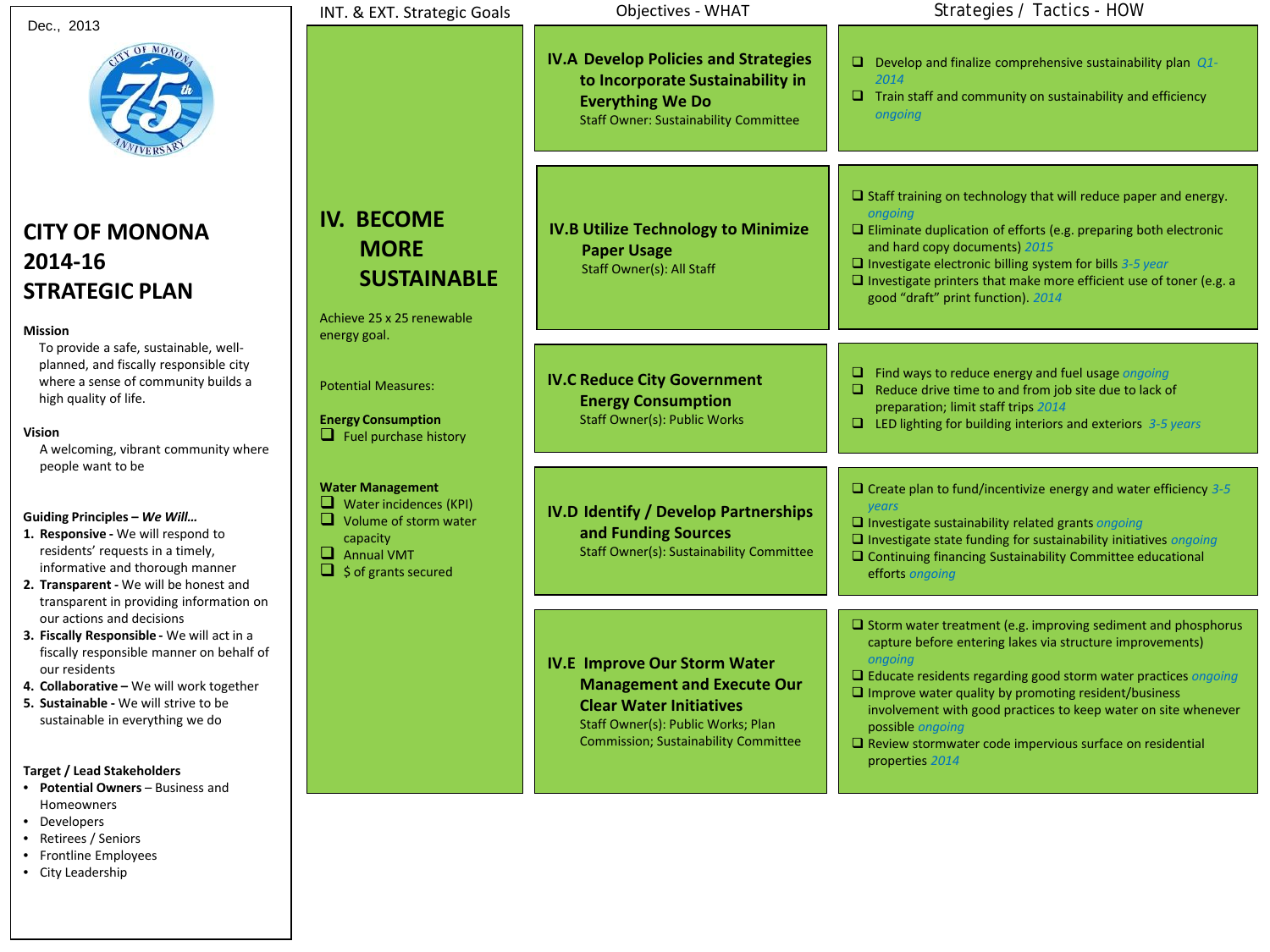| Dec., 2013 |  |
|------------|--|
|------------|--|

## **CITY OF MONONA 2014-16 STRATEGIC PLAN**

#### **Mission**

To provide a safe, sustainable, wellplanned, and fiscally responsible city where a sense of community builds a high quality of life.

#### **Vision**

A welcoming, vibrant community where people want to be

#### **Guiding Principles –** *We Will…*

- **1. Responsive -** We will respond to residents' requests in a timely, informative and thorough manner
- **2. Transparent -** We will be honest and transparent in providing information on our actions and decisions
- **3. Fiscally Responsible -** We will act in a fiscally responsible manner on behalf of our residents
- **4. Collaborative –** We will work together
- **5. Sustainable -** We will strive to be sustainable in everything we do

#### **Target / Lead Stakeholders**

- **Potential Owners**  Business and Homeowners
- Developers
- Retirees / Seniors
- Frontline Employees
- City Leadership

**V. IMPROVE OUR** 

**OPERATIONS**

 $\Box$  Response time to work order requests/citizen requests  $\Box$  Time spent fixing computers; down time due to down

**CITY** 

Potential Measures:

computers  $\Box$  Website visits

**V.A Standardize Processes and Improve On-line Access to Them** Staff Owner: Administration

**V.B Clearly Define Goals and Objectives** Staff Owner(s): Administration

#### **V.C Develop a Culture of Continuous Improvement** Staff Owner(s): Administration

**V.D Develop Our Reporting and Metrics** Staff Owner(s): Administration

#### **V.E Improve Use of Technology** Staff Owner(s): Administration

**V.F Improve Our Communication and Response to Our Residents** Staff Owner(s): Administration

#### **V.G Increase Public Awareness of City Services and Value** Staff Owner(s): Administration

#### INTERNAL Strategic Goals **Objectives - WHAT** Strategies / Tactics - HOW

#### **COMMUNICATIONS**

- $\Box$  Build-out and promote our website
	- $\checkmark$  Develop work order request and resident concerns system *2014*
	- $\checkmark$  Determine how follow-up with the resident who sent in the work order/concern will be handled and ensure follow-up with the resident once complaint has been handled *2014*
	- $\checkmark$  Improve access to information and promote resident engagement through updated technologies (get processes online, city website, social media, awareness of events and issues (e.g. budget, etc.). *2014*
- $\Box$  Document and standardize our key customer facing processes *2014*

#### **MEASURE PROGRESS**

- $\Box$  Develop city key performance indicators (KPIs) and council dashboard *2015*
- $\square$  Build leadership skills to manage performance measures & process *ongoing*
- Develop service standards 2014

#### **TECHNOLOGY**

- MUFN broadband network *2014*
- Equipment replacement *ongoing*
- Investigate ways to Improve current email system *2014*
- $\Box$  Implement electronic bill paying (water billing, permitting, police) *3-5 years*
- $\Box$  Train staff in productivity tools (Doodle, Google calendar, Google docs). Train employees for better use of email or smart phones *ongoing*

#### **OTHER**

- Review City Committee Structure *2014*
- Review compensation and incentives *ongoing*
- $\Box$  Develop template and standards for department head reports *2014*
- Safety training *ongoing*
- Get updated operations policies in place 2014
- $\Box$  Initiate City Council "department visits" prior to budget sessions *2014*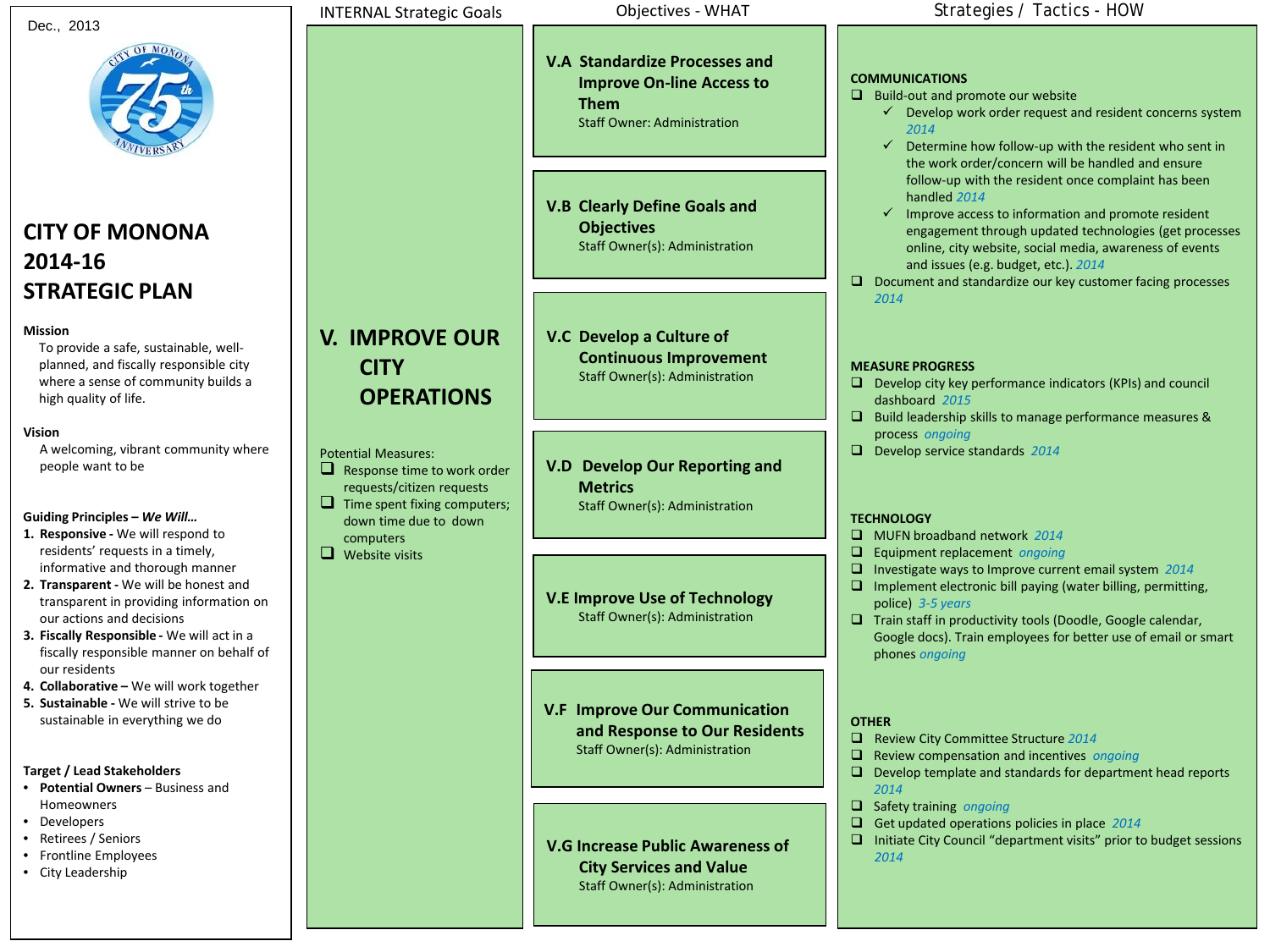| Dec., 2013                                                                                                                                                                                                                                                                | <b>INTERNAL Strategic Goals</b>                                                                                                                                                                                                          | Objectives - WHAT                                                                                                  | Strategies / Tactics - HOW                                                                                                                                                                                                                                                                                                                                                                                       |
|---------------------------------------------------------------------------------------------------------------------------------------------------------------------------------------------------------------------------------------------------------------------------|------------------------------------------------------------------------------------------------------------------------------------------------------------------------------------------------------------------------------------------|--------------------------------------------------------------------------------------------------------------------|------------------------------------------------------------------------------------------------------------------------------------------------------------------------------------------------------------------------------------------------------------------------------------------------------------------------------------------------------------------------------------------------------------------|
| OF MOA                                                                                                                                                                                                                                                                    |                                                                                                                                                                                                                                          | <b>VI.A Community / Senior Center</b><br><b>Staff Owner: Senior Center Director</b>                                | <b>PARKS</b><br>$\Box$ Interdepartmental collaboration: reduce duplication of services<br>between library, Senior Center, and Parks and Rec departments<br>ongoing                                                                                                                                                                                                                                               |
|                                                                                                                                                                                                                                                                           |                                                                                                                                                                                                                                          | <b>VI.B Park &amp; Recreation</b><br><b>Staff Owner: Parks &amp; Recreation</b><br><b>Director</b>                 | $\Box$ Program analysis and evaluation annually<br>Adopt Parks & Open Space Plan Update 2015<br>$\Box$ Complete scheduled upgrades and improvements to parks and<br>open space ongoing                                                                                                                                                                                                                           |
| <b>CITY OF MONONA</b><br>2014-16                                                                                                                                                                                                                                          |                                                                                                                                                                                                                                          | <b>VI.C Library</b><br><b>Staff Owner: Library Director</b>                                                        | <b>LIBRARY</b><br>$\Box$ Library's 50th Anniversary programming and fundraising drive<br>2014                                                                                                                                                                                                                                                                                                                    |
| <b>STRATEGIC PLAN</b><br><b>Mission</b>                                                                                                                                                                                                                                   | <b>VI. MAINTAIN</b>                                                                                                                                                                                                                      | <b>VI.D Fire Protection</b><br><b>Staff Owner: Fire Chief</b>                                                      | <b>PUBLIC SAFETY</b><br>Monitor Dane Com. work and cost effectiveness ongoing                                                                                                                                                                                                                                                                                                                                    |
| To provide a safe, sustainable, well-<br>planned, and fiscally responsible city<br>where a sense of community builds a<br>high quality of life.                                                                                                                           | <b>AND</b><br><b>IMPROVE OUR</b><br><b>QUALITY OF</b><br><b>LIFE ASSETS,</b><br><b>PROGRAMS</b><br><b>AND CITY</b><br><b>SERVICES</b><br><b>Potential Measures:</b><br>$\Box$ Customer satisfaction survey<br>$\Box$ Customer complaints | <b>VI.E Police Protection</b><br><b>Staff Owner: Police Chief</b>                                                  | o<br><b>Replacement of apparatus (Fire) 2014</b><br>□ Upgrade video storage systems. (Police) 2014                                                                                                                                                                                                                                                                                                               |
| <b>Vision</b><br>A welcoming, vibrant community where<br>people want to be<br>Guiding Principles - We Will                                                                                                                                                                |                                                                                                                                                                                                                                          | <b>VI.F Public Works</b><br><b>Staff Owner: Public Works Director</b>                                              | <b>PUBLIC WORKS</b><br>Stormwater Plan (e.g. Improve stormwater runoff flow through<br>Winnequah Park to lagoon and beyond to the lake) 2014<br>Street maintenance / Street improvements ongoing<br>$\Box$<br>Well house improvements ongoing                                                                                                                                                                    |
| 1. Responsive - We will respond to<br>residents' requests in a timely,<br>informative and thorough manner<br>2. Transparent - We will be honest and<br>transparent in providing information on<br>our actions and decisions<br>3. Fiscally Responsible - We will act in a |                                                                                                                                                                                                                                          | <b>VI.G Utilities</b><br><b>Staff Owner: Public Works Director</b>                                                 | Implement new way finding signage 2014<br>□<br>$\Box$<br>Replace/Increase public trees. ongoing<br>$\Box$<br>Develop efficient schedule for brush pick-up 2014<br>$\Box$<br>Continue emphasis on sustainability - investigate recycling<br>opportunities; investigate compost pickup ongoing                                                                                                                     |
| fiscally responsible manner on behalf of<br>our residents<br>4. Collaborative - We will work together<br>5. Sustainable - We will strive to be<br>sustainable in everything we do                                                                                         |                                                                                                                                                                                                                                          |                                                                                                                    | <b>TECHNOLOGY</b><br>Complete server upgrade 2014<br>$\Box$<br>Replace scheduling and playback server 2014<br>o<br>Upgrade to broadband network (MUFN) ongoing                                                                                                                                                                                                                                                   |
| <b>Target / Lead Stakeholders</b><br>Potential Owners - Business and<br>$\bullet$<br><b>Homeowners</b><br>Developers<br>• Retirees / Seniors<br><b>Frontline Employees</b><br>• City Leadership                                                                           |                                                                                                                                                                                                                                          | <b>VI.H Administrative Services</b><br><b>Staff Owner: Director of Administrative</b><br><b>Services, IT Staff</b> | <b>ADMIN/OTHER</b><br><b>E</b> Better use of data in decision making $2014$<br>$\Box$ City-wide staffing study - ensure staff compensation is<br>commensurate with responsibilities ongoing<br>Investigate upgrade of phone system 2015<br>$\Box$<br>$\Box$ Staff retention and development ongoing<br>Implement vehicle replacement schedule ongoing<br>$\Box$<br>$\Box$<br>Investigate new payroll system 2014 |